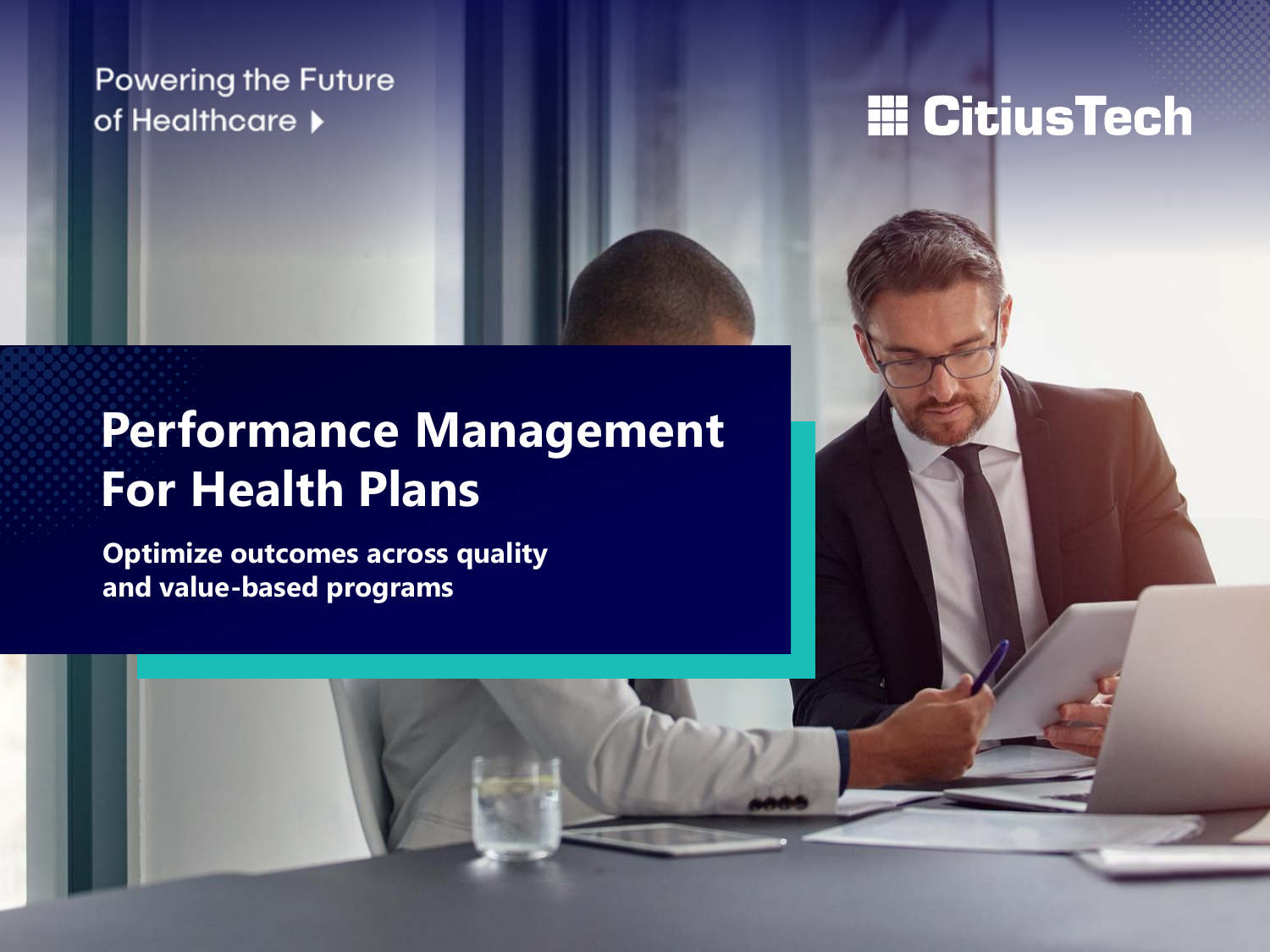www.citiustech.com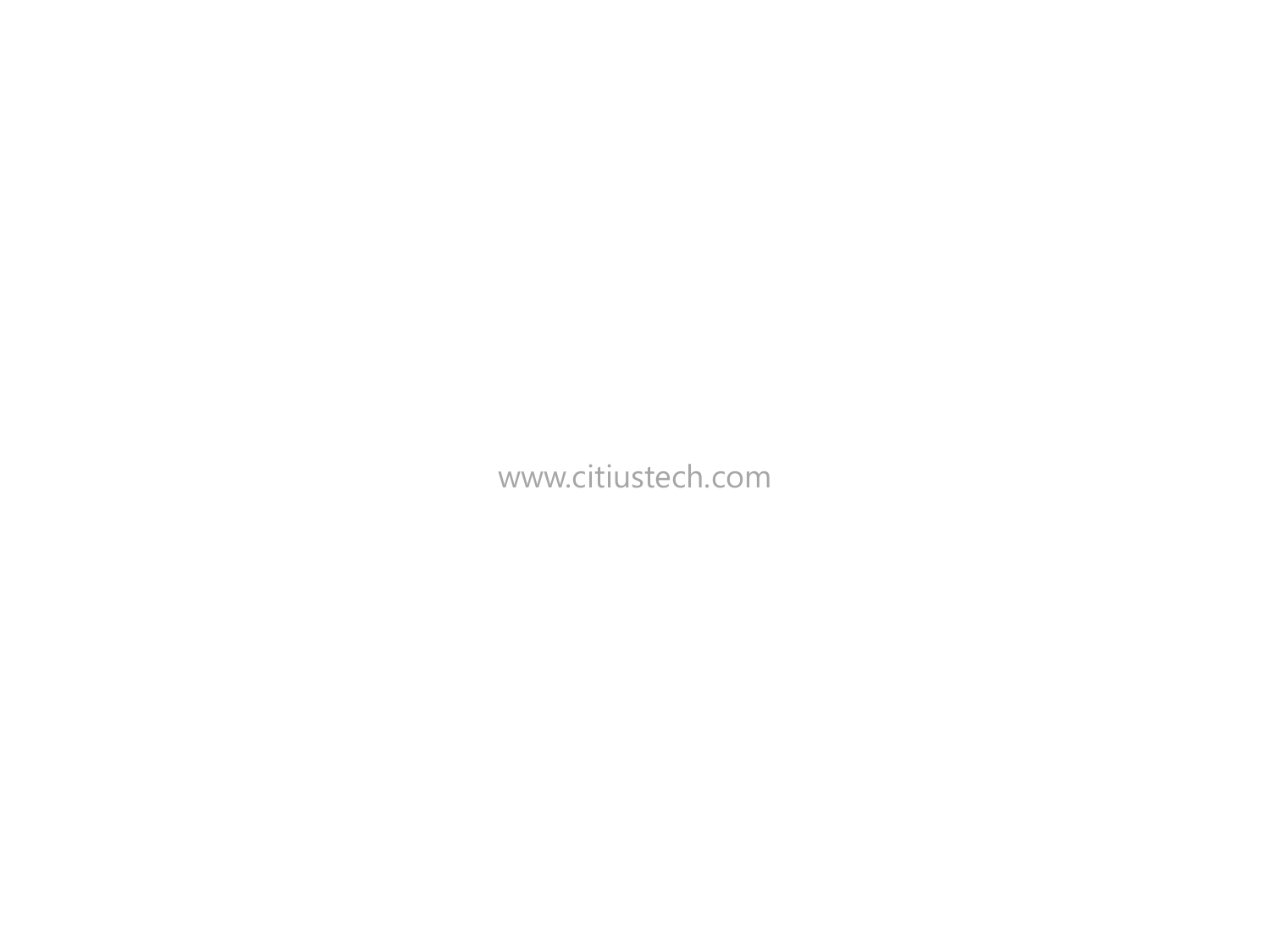## **Who we are**

As a strategic partner to some of the world's largest healthcare and life sciences organizations, we play a deep and meaningful role in accelerating digital innovation, driving sustainable value and helping improve outcomes across the healthcare ecosystem.



With 100% focus on healthcare, CitiusTech is well-positioned to empower health plans at every step of their digital transformation journey. We focus exclusively on delivering specialized solutions and services across the healthcare digital value chain – spanning interoperability, data & analytics, digital engineering, provider performance management and member experience management.

**3 out of the 5** national plans are our customers **9 Blue plans**  leverage our products and solutions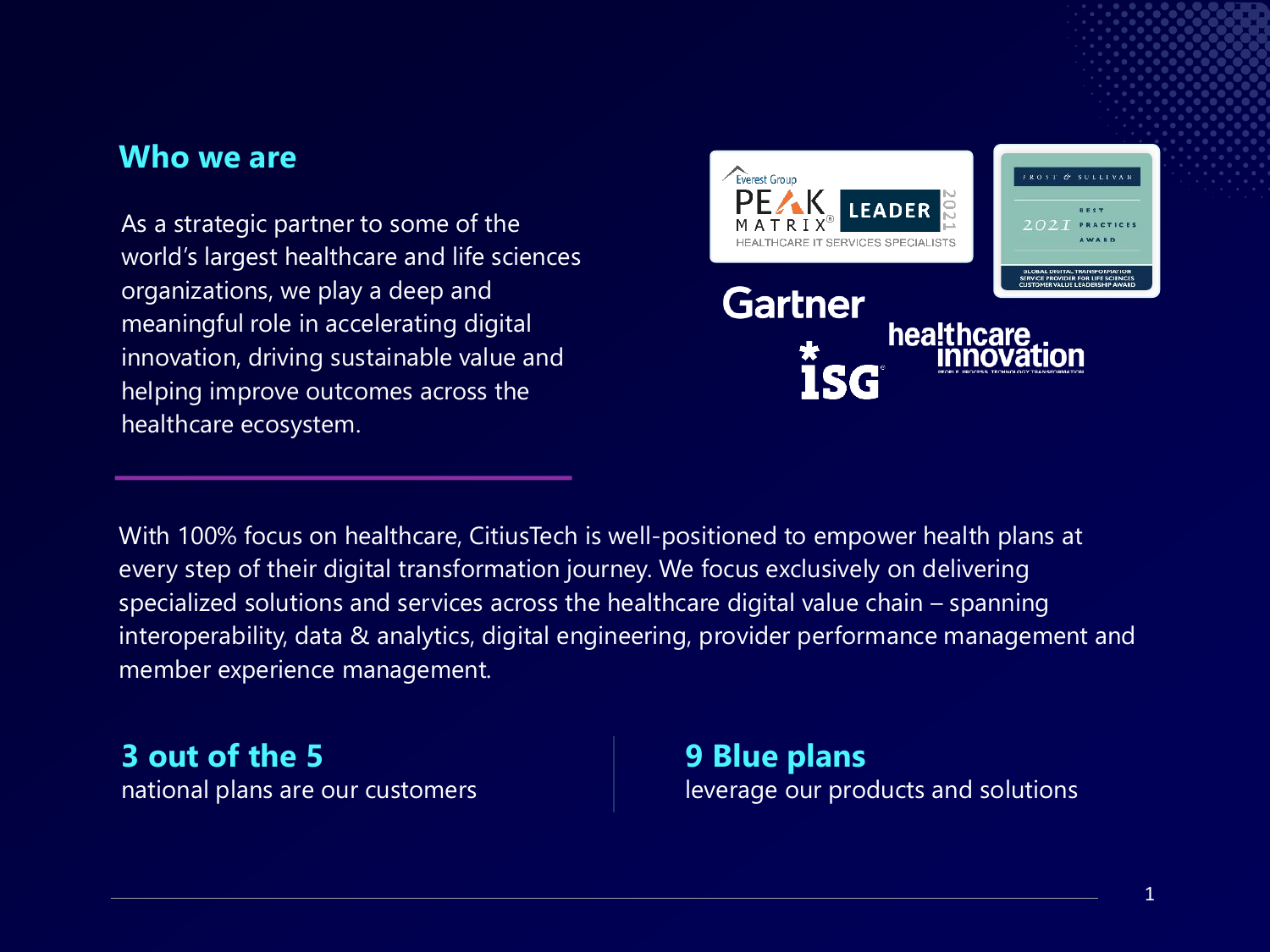## **Driving Quality & Performance Outcomes for Value-based Care**

Health plans' clinical quality and provider performance improvement programs are rapidly transforming, in response to value-based care adoption. Quality and performance initiatives span multiple measures like NCQA HEDIS, CMS Stars and Core Set, ACO and are crossfunctional in nature, impacting care management, risk adjustment, provider relations and many departments.

Transparency- and interoperability-focused regulations hold potential for greater collaboration with providers, creating new opportunities to improve outcomes.

Health plans are looking to tailor stakeholder outreach and ensure impeccable member satisfaction to drive growth in key, profitable lines of business, like MA and ACA while ensuring all member population are served well.

Health plans are re-assessing existing processes and adopting modernized technologies to stand-up next generation quality and value-based performance solutions as part of their transformation.

#### *Health Plan Priorities*

- **Coordinated convergence**  across departments and lines of business
- **MA and ACA revenue**  capture and growth
- **Regulatory focus** on quality, interoperability, and value
- **Improving collaboration** in provider relationships
- **Whole-person care** and personalized member experiences

**Health equity and equality**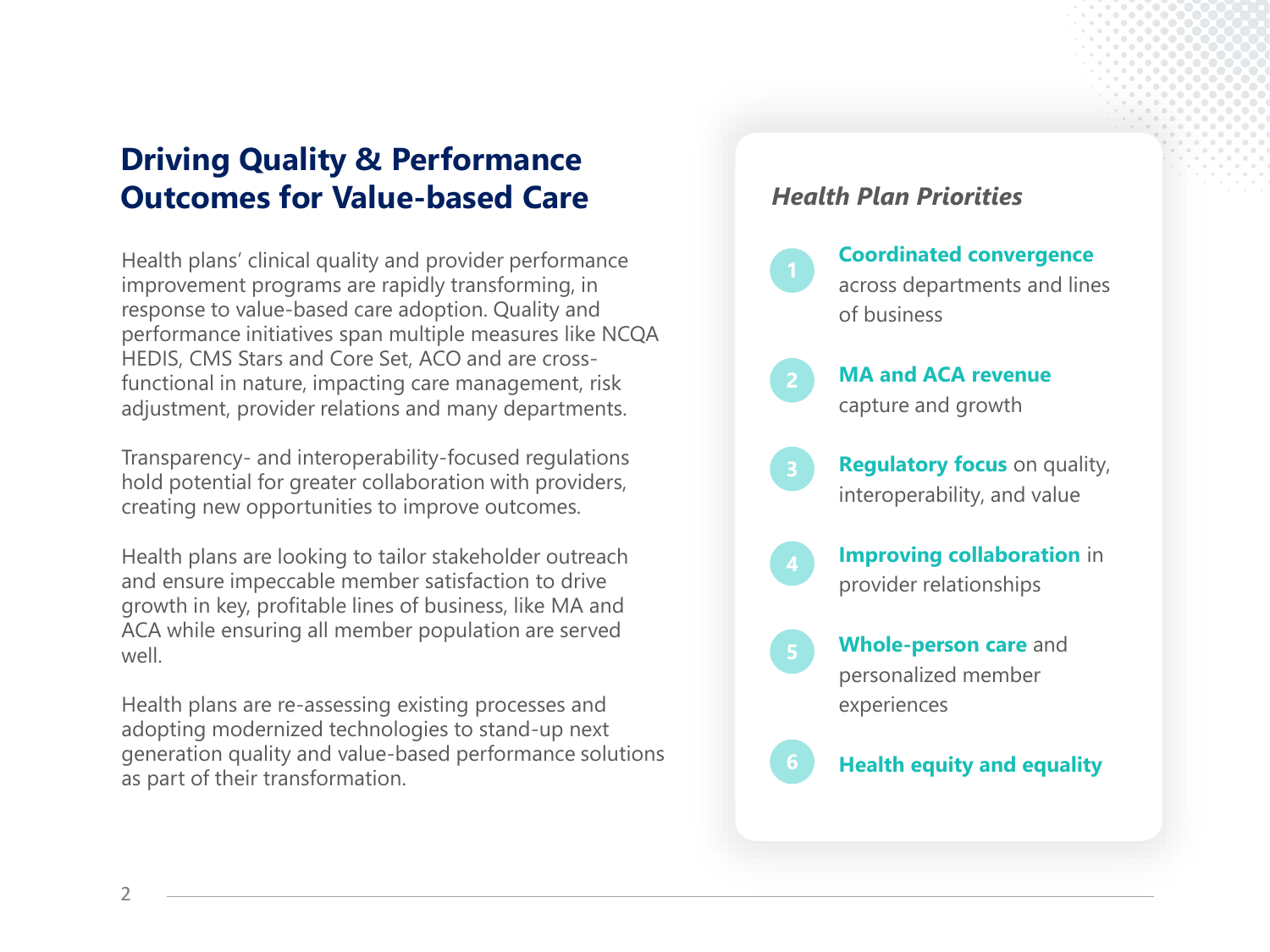## **Payer Performance Overview: Technology Enablers**

A modernized approach to quality performance improvement requires intelligent prioritization of care gaps and tasks, unified actionable views across stakeholders, and interoperable payerprovider systems.

This approach should include AI/ML-based measure-member compliance prediction, cohort prediction, provider impact and member engagement scoring to drive desired efficiencies and ROI. Additionally, unstructured data from sources like clinical notes, surveys, and SDOH can be classified using AI models for high-precision recommendations.

FHIR-based, bi-directional connectivity with provider systems enables care gap alerts and clinical data collection enables realtime transparency with a high degree of efficiency while making chart chases obsolete. Downstream integration of quality and performance outputs, using a micro-services architecture and API integrations, affords downstream functions for care management, outreach, and settlements.

The adoption of next-gen data, analytics and AI will successfully transform quality functions beyond regulatory compliance towards stakeholder-centric value objectives.

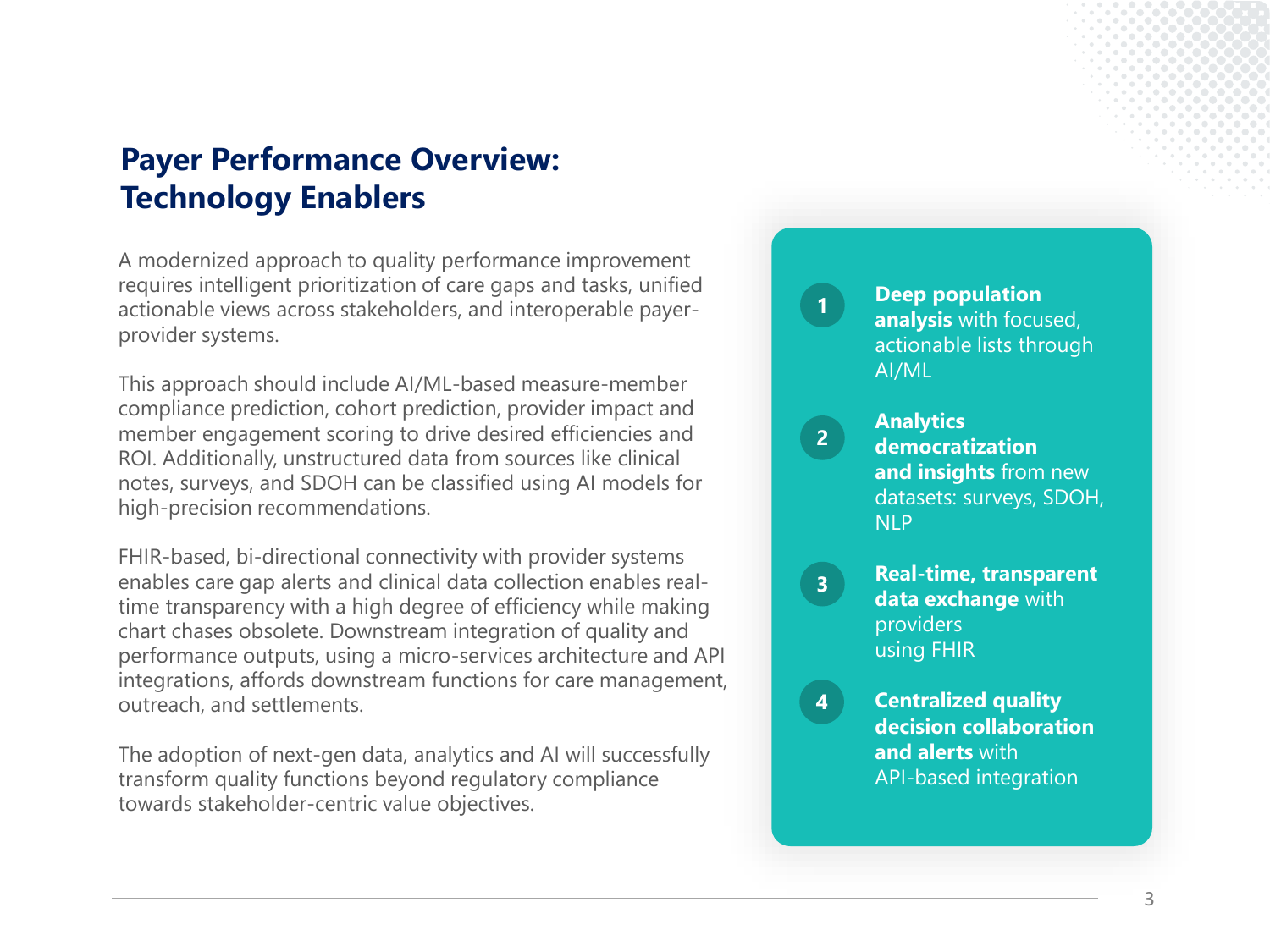## **Performance Solutions: Quality and Value-based**

CitiusTech believes that revamping quality and value-based performance initiatives are critical to realizing outcomes and financial objectives. Our approach ensures that payers are successful not only with regulatory compliance, but in delivering collaborative provider engagement, and delightful member experiences.



#### 4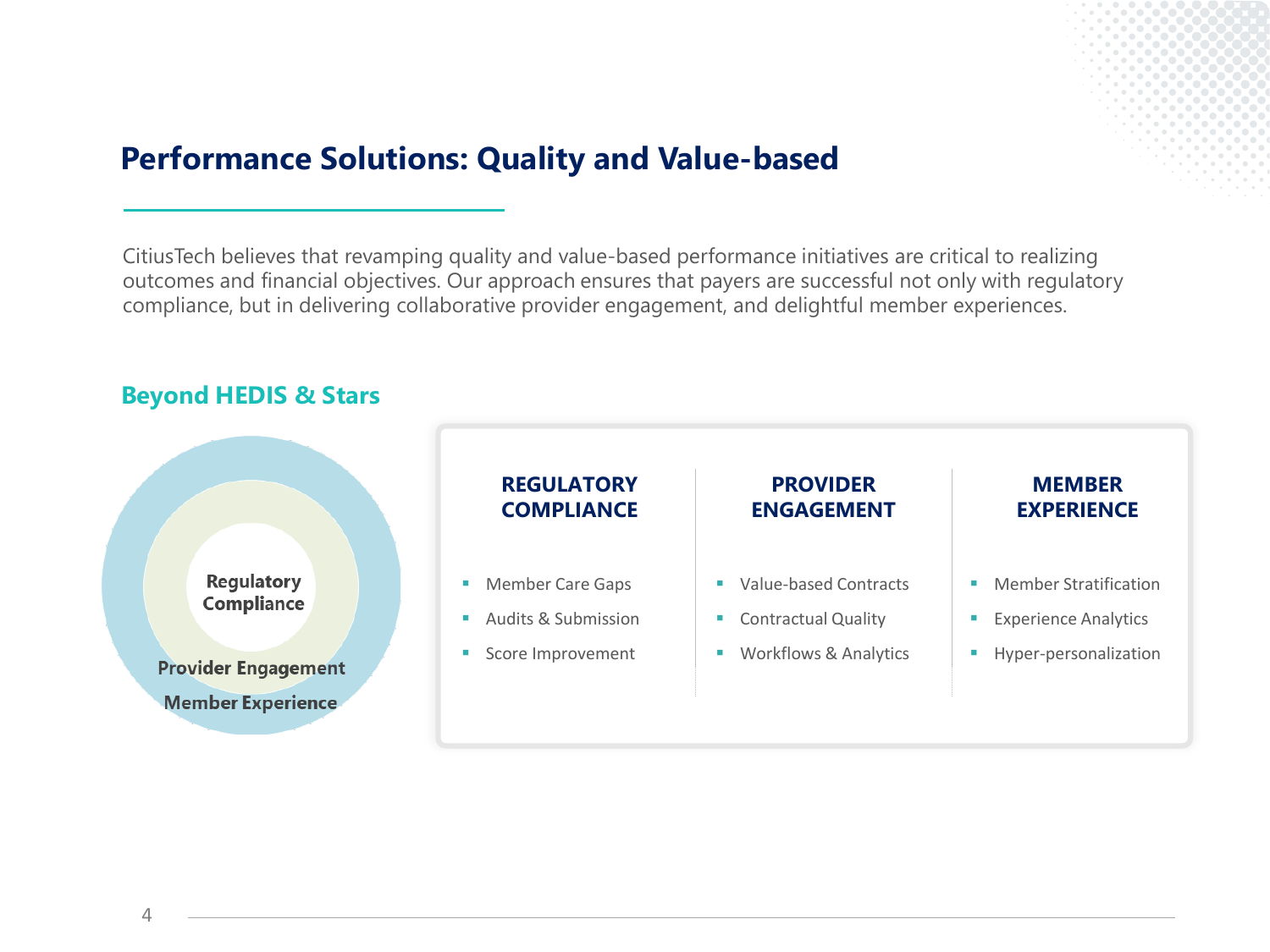## **Performance Improvement Capabilities**

CitiusTech offers comprehensive solutions through our PERFORM+ Suite along with specialized services transforming quality and value-based performance initiatives.

### **PERFORM+** Suite

**End to End performance improvement platform**

*Enabled By*

#### **Payer Performance Improvement Programs**

*Pre-built platforms to enable scalable data strategy and drive HEDIS/Stars improvement for VBC*

*AI/ML decision library to augment workflows with prioritization, alerts, and next best action*

*Conversational analytics for superior productivity, effective analysis, and actionable self-service*

*FHIR-based interoperability and clinical data exchange for real-time care gap insights*

*Consulting across quality improvement strategy, process transformation, and value-based opportunities*

**Payer Data Strategy ADMINISTRATIVE | CLINICAL | OPERATIONAL | EXTERNAL**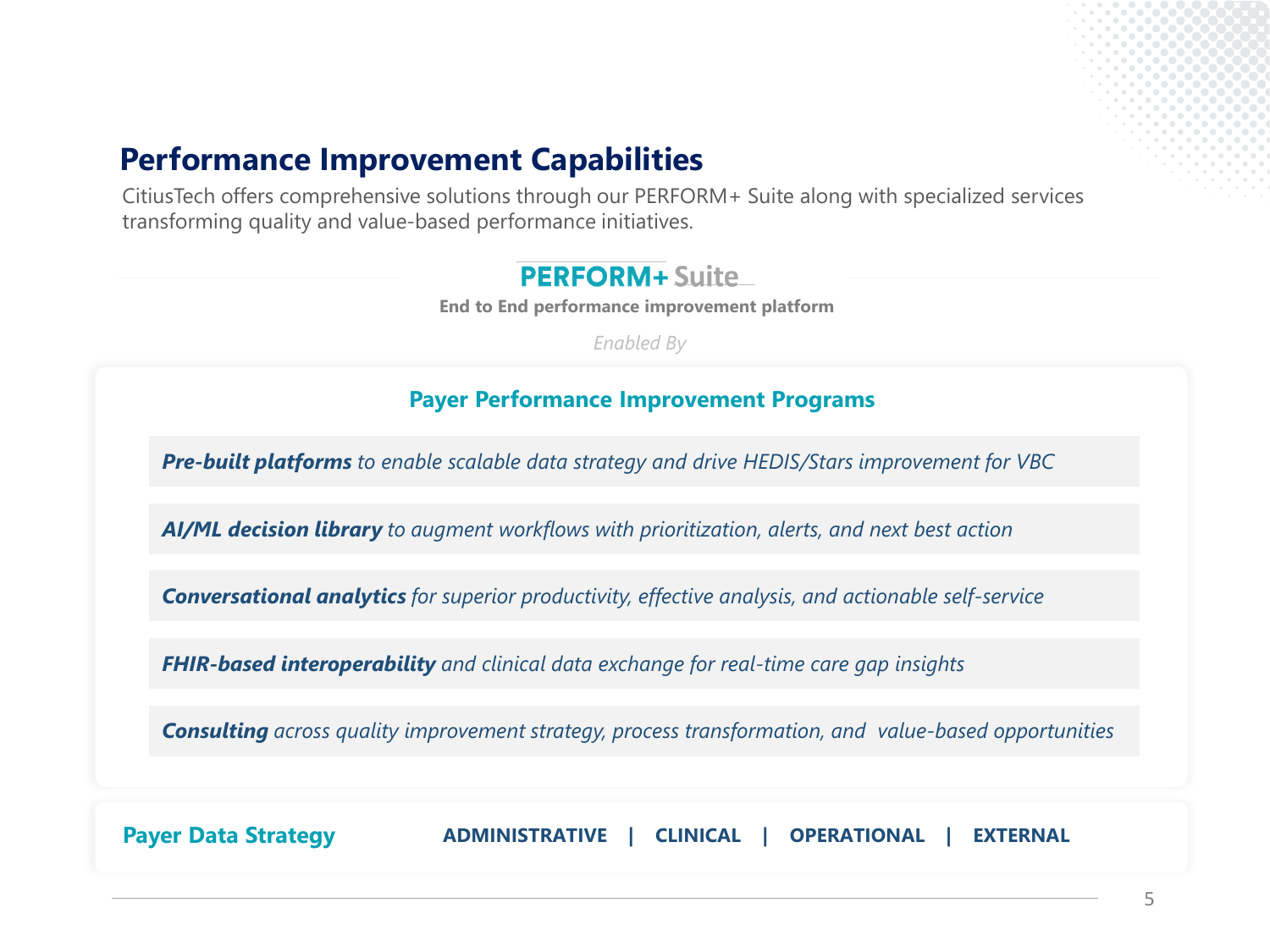## **Multiple Products that Operate in an Integrated Environment**

The PERFORM+ Suite gives analytics and informatics teams, performance management teams, decision makers and technology teams the ability to configure and design custom solutions based on their unique needs.

### *PERFORM+ Quality / Stars*

- Actionable insights to improve performance
- Plan performance benchmarking
- AI to prioritize actions & gaps



#### *PERFORM+ Contracts*

- Centralized solution across programs
- Gaps-in-care closure
- **Provider self-service tools**

#### *PERFORM+ Connect / DataScale*

- Integrate data across sources & formats
- $\blacksquare$  FHIR based data exchange
- Supplemental data collection



- Single solution for all regulatory programs
- Real-time HEDIS compliance runs
- **E** HEDIS and MRR optimization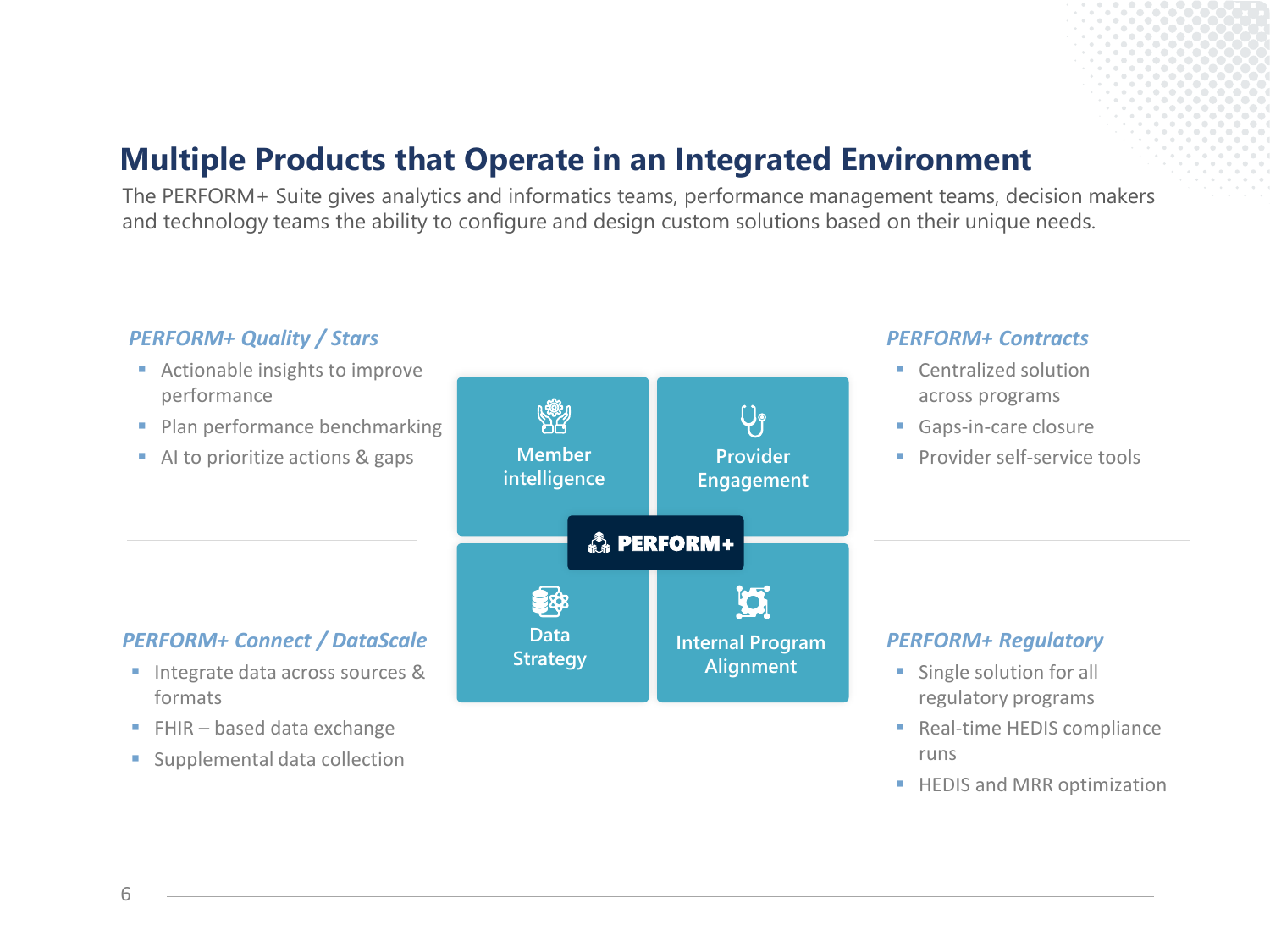## **Success Stories: Value-driven Engagements with Leading Health Plans**



**Leading Blues Health Plan** 6+ year relationship

- **End-to-end HEDIS & Star Rating** management improvement ,including AI models, achieving 4.5 **Stars**
- **Unified Clinical Data Pipeline** processing 10MN CCDAs, closing 270K+ gaps annually



**Fortune 100 Health Insurance Company**  9+ year relationship

- **Adobe Experience Manager Implementation** for member engagement, delivering 9+ NPS
- **HIE Platform Engineering & Sustenance** supports 1,300+ provider interfaces
- **Salesforce Integration**  modernized EOBs, welcome kits, G&A letters, etc.



**National Health Plan and Services Org.** 8+ year relationship

- **UM Platform modernization** across 1,000+ programs, driving improved clinician experience
- **Enterprise Data Lake on Cloud** enabled 360\* view on 25TB+ data from 30+ source systems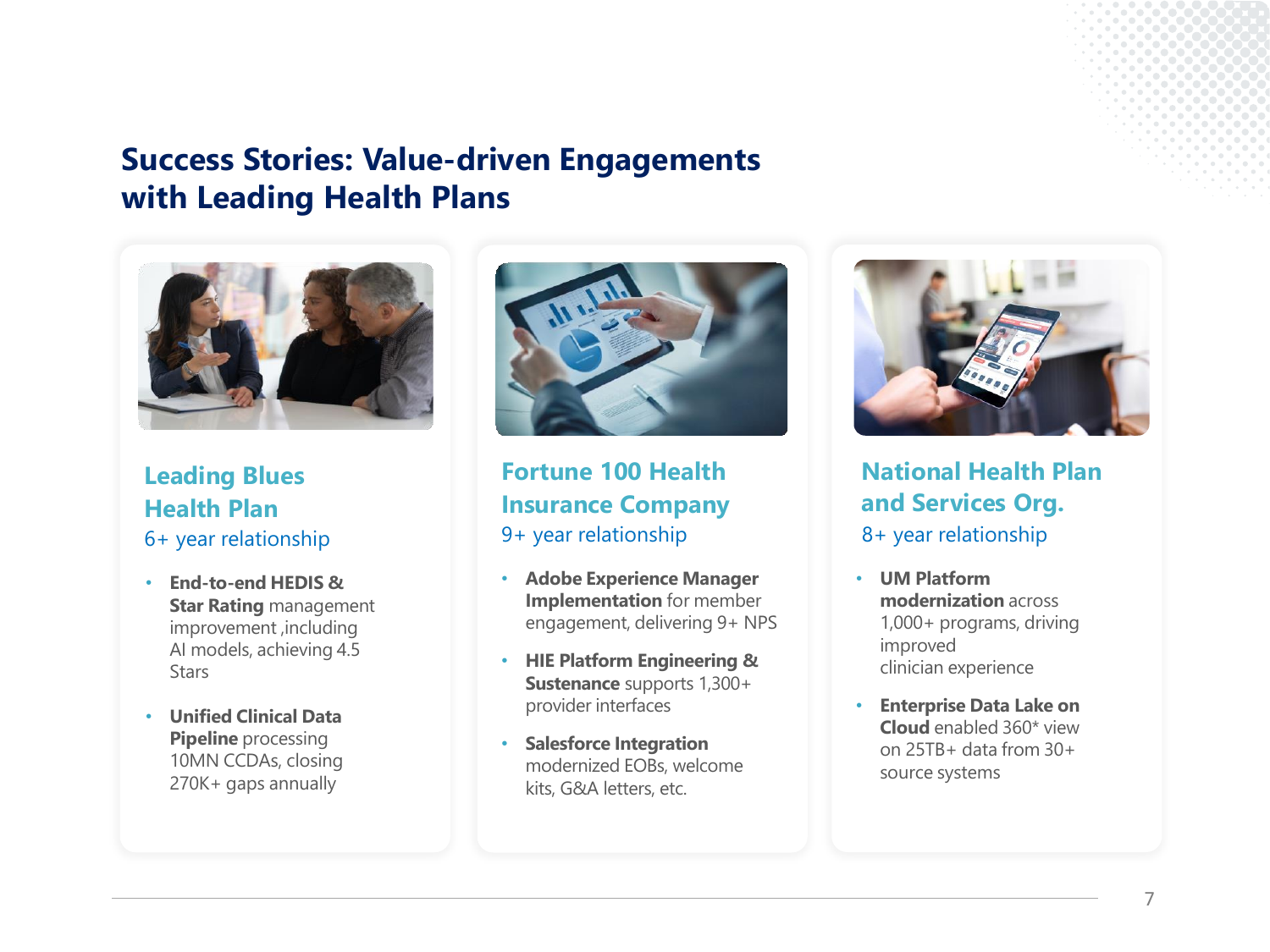## **About CitiusTech**

With 6,500+ healthcare technology professionals worldwide, CitiusTech helps leading healthcare and life sciences organizations reinvent themselves by accelerating digital innovation, leveraging next-gen technologies, and driving data convergence across the healthcare ecosystem.

We provide strategic consulting, digital engineering, data, analytics & AI, specialized platforms and end-to-end solutions to over 130 organizations across the payer, provider, medtech and life sciences industries. Our key focus areas include healthcare interoperability data management, quality performance analytics, value-based care, omni channel member experience, connected health, virtual care delivery, real-world data solutions, clinical development, personalized medicine and population health management.

Our cutting-edge technology expertise, deep healthcare domain expertise and a strong focus on digital transformation enables healthcare and life sciences organizations to deliver better outcomes, accelerate growth, drive efficiencies, and ultimately make a meaningful impact to patients.

**100% healthcare focus**

**130+ healthcare clients**

**50M+ lives touched**

**4.5/5 Client Satisfaction Score**

**\$340M+ worldwide revenue**

### **Key Contacts**



Shyam Manoj Sr. Vice President & Head, Payers *shyam.manoj@citiustech.com*



Jeffrey Springer Sr. Vice President & Head, Products *jeffrey.springer@citiustech.com*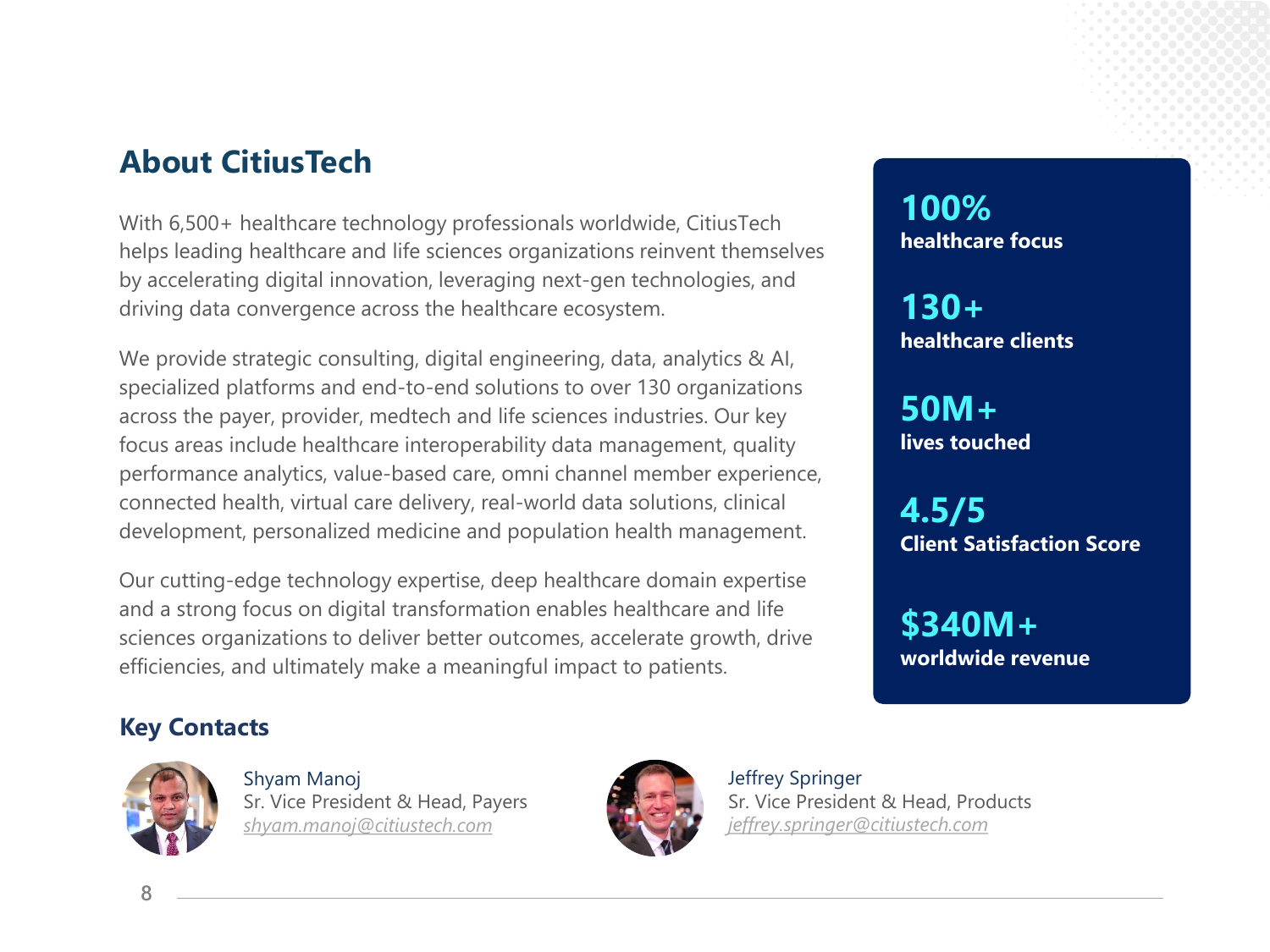Powering the future of healthcare ▶